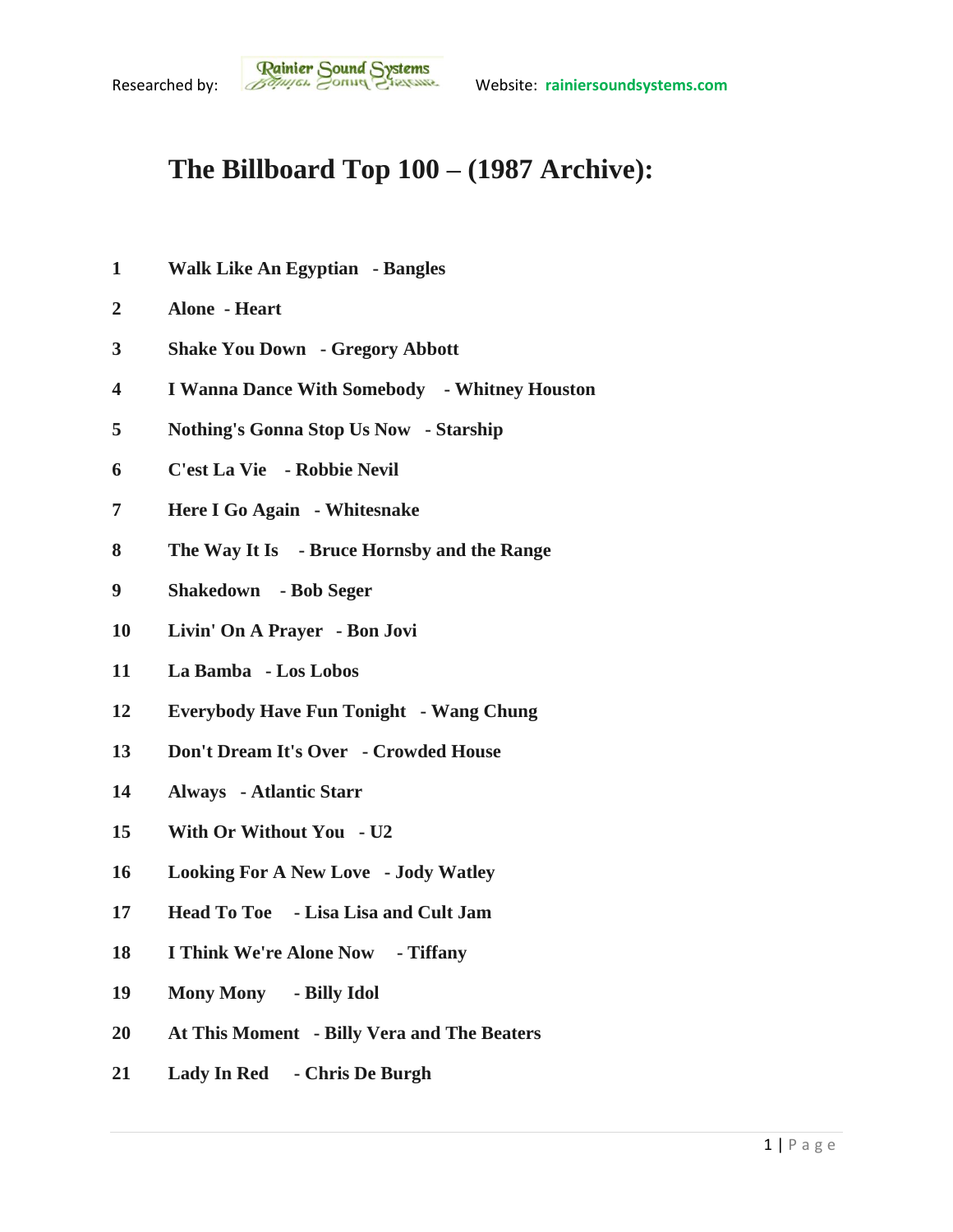

- **Didn't We Almost Have It All - Whitney Houston**
- **I Still Haven't Found What I'm Looking For - U2**
- **I Want Your Sex - George Michael**
- **Notorious - Duran Duran**
- **Only In My Dreams - Debbie Gibson**
- **(I've Had) The Time Of My Life - Bill Medley and Jennifer Warnes**
- **The Next Time I Fall - Peter Cetera and Amy Grant**
- **Lean On Me - Club Nouveau**
- **Open Your Heart - Madonna**
- **Lost In Emotion - Lisa Lisa and Cult Jam**
- **(I Just) Died In Your Arms - Cutting Crew**
- **Heart And Soul - T'pau**
- **You Keep Me Hangin' On - Kim Wilde**
- **Keep Your Hands To Yourself - Georgia Satellites**
- **I Knew You Were Waiting (For Me) - Aretha Franklin and George Michael**
- **Control - Janet Jackson**
- **Somewhere Out There - Linda Ronstadt and James Ingram**
- **U Got The Look - Prince**
- **Land Of Confusion - Genesis**
- **Jacob's Ladder - Huey Lewis and The News**
- **Who's That Girl - Madonna**
- **You Got It All - Jets**
- **Touch Me (I Want Your Body) - Samantha Fox**
- **I Just Can't Stop Loving You - Michael Jackson and Siedah Garrett**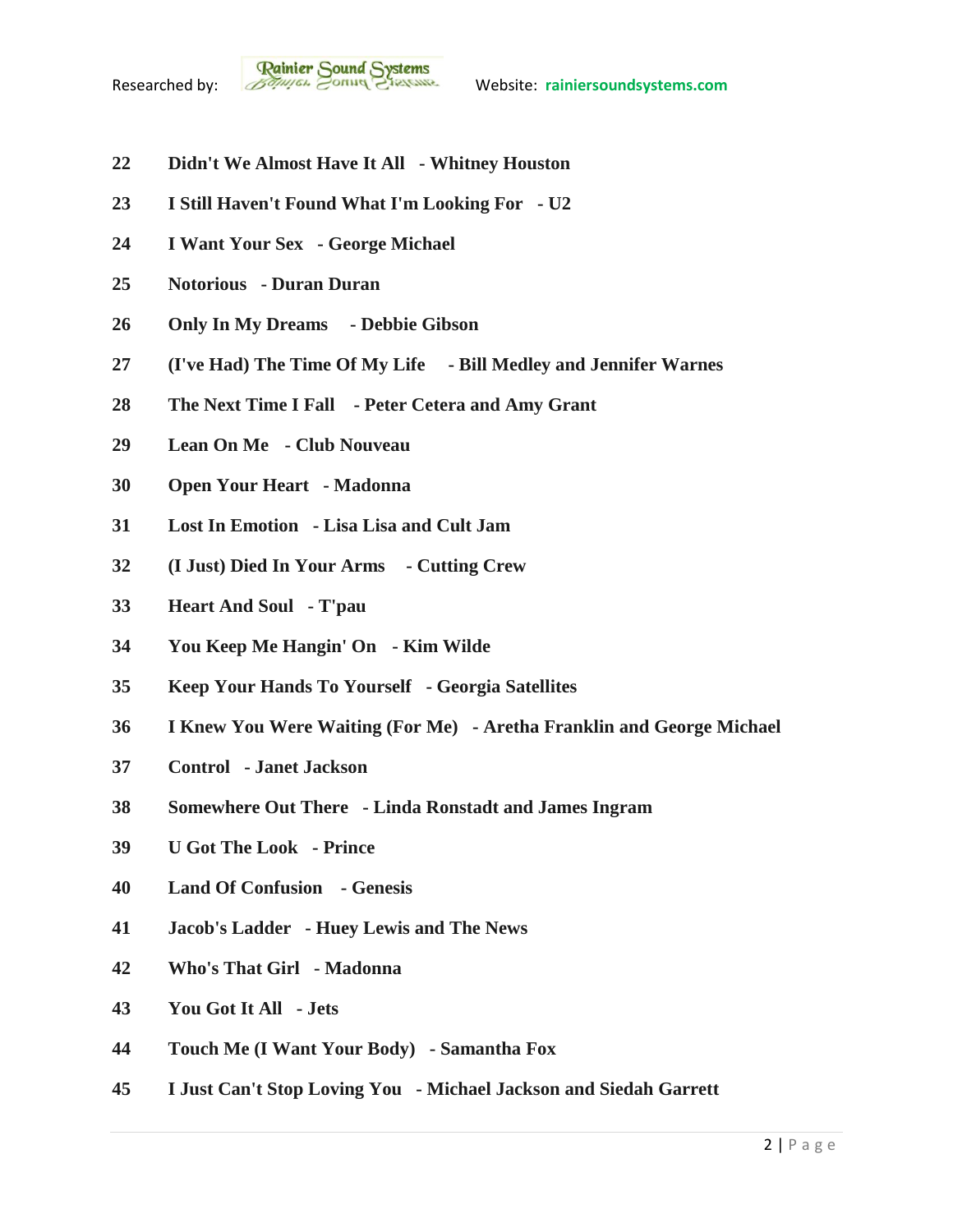- **Causing A Commotion - Madonna**
- **In Too Deep - Genesis**
- **Let's Wait Awhile - Janet Jackson**
- **Hip To Be Square - Huey Lewis and the News**
- **Will You Still Love Me? - Chicago**
- **Little Lies - Fleetwood Mac**
- **Luka - Suzanne Vega**
- **I Heard A Rumour - Bananarama**
- **Don't Mean Nothing - Richard Marx**
- **Songbird - Kenny G**
- **Carrie - Europe**
- **Don't Disturb This Groove - System**
- **La Isla Bonita - Madonna**
- **Bad - Michael Jackson**
- **Sign 'O' The Times - Prince**
- **Change Of Heart - Cyndi Lauper**
- **Come Go With Me - Expose**
- **Can't We Try - Dan Hill**
- **To Be A Lover - Billy Idol**
- **Mandolin Rain - Bruce Hornsby and the Range**
- **Breakout - Swing Out Sister**
- **Stand By Me - Ben E. King**
- **Tonight - Tonight**
- **Someday - Glass Tiger**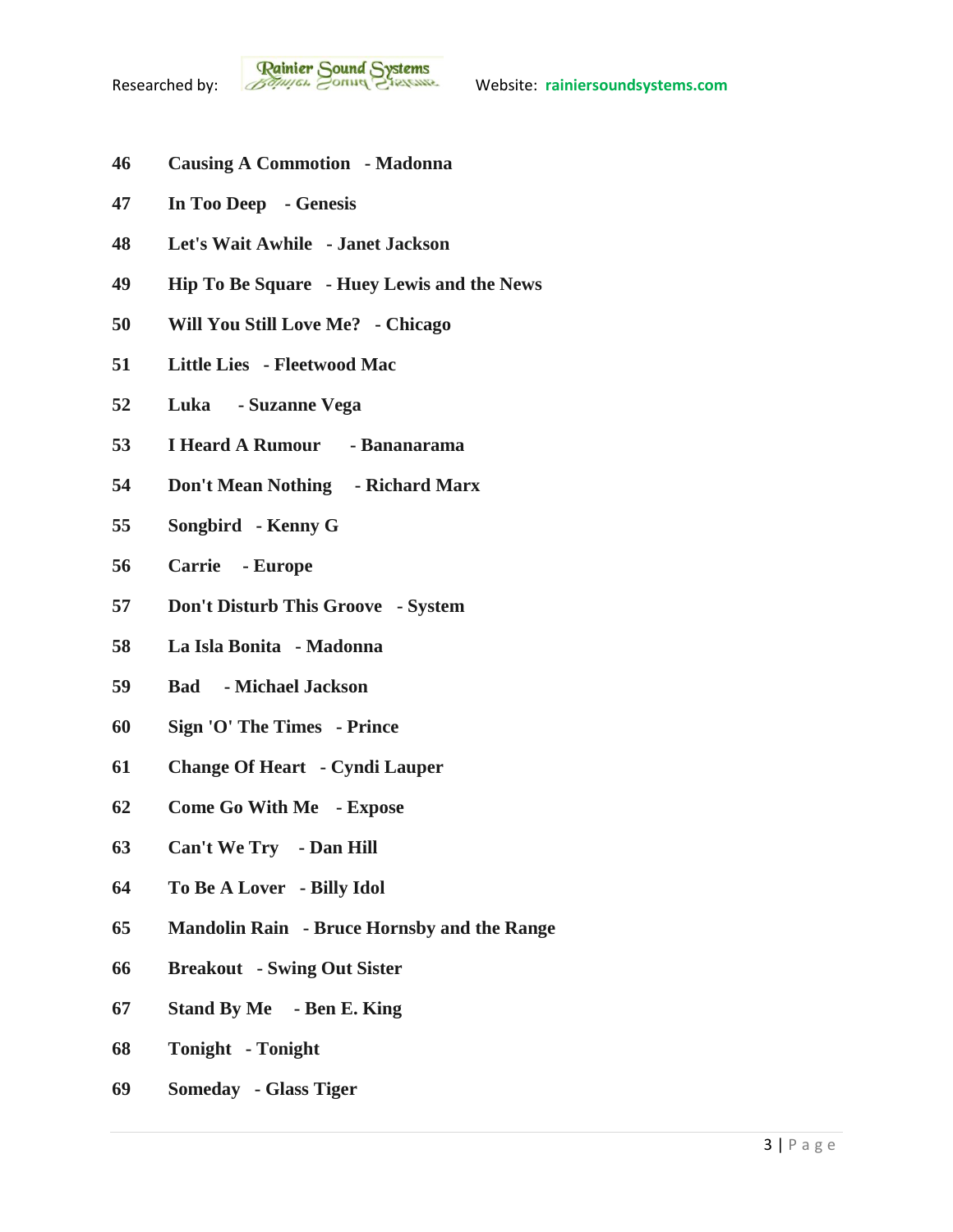- **When Smokey Sings - ABC**
- **Casanova - Levert**
- **Rhythm Is Gonna Get You - Gloria Estefan & Miami Sound Machine**
- **Rock Steady - Whispers**
- **Wanted Dead Or Alive - Bon Jovi**
- **Big Time - Peter Gabriel**
- **The Finer Things - Steve Winwood**
- **Let Me Be The One - Expose**
- **Is This Love - Survivor**
- **Diamonds - Herb Alpert**
- **Point Of No Return - Expose**
- **Big Love - Fleetwood Mac**
- **Midnight Blue - Lou Gramm**
- **Something So Strong - Crowded House**
- **Heat Of The Night - Bryan Adams**
- **Nothing's Gonna Change My Love For You - Glenn Medeiros**
- **Brilliant Disguise - Bruce Springsteen**
- **Just To See Her - Smokey Robinson**
- **Who Will You Run Too - Heart**
- **Respect Yourself - Bruce Willis**
- **Cross My Broken Heart - Jets**
- **Victory - Kool and The Gang**
- **Don't Get Me Wrong - Pretenders**
- **Doing It All For My Baby - Huey Lewis and The News**